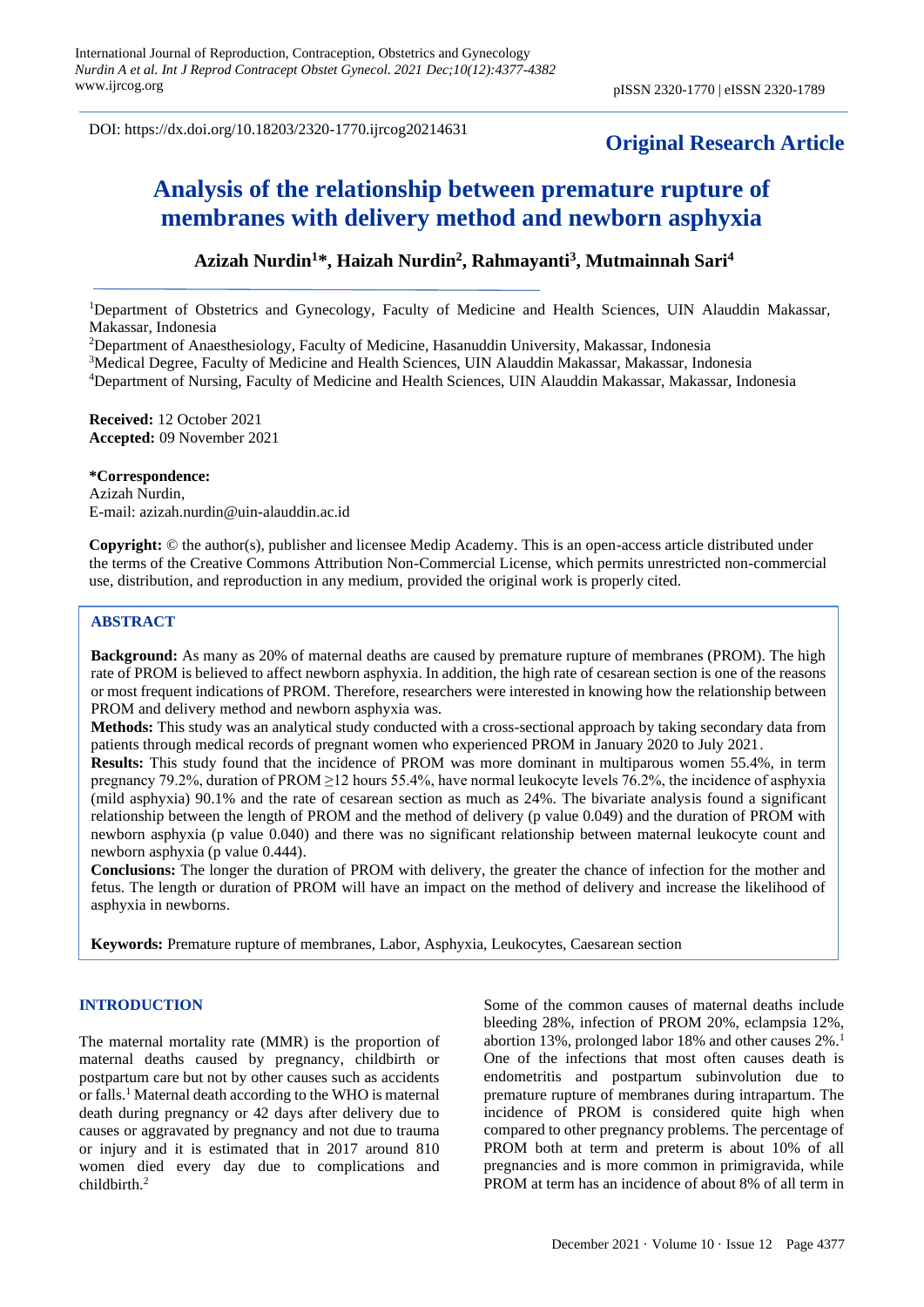the world.<sup>3</sup> Spontaneous labor after premature rupture of membranes usually occured within 24 hours, with 79% of women delivering spontaneously within 12 hours and 95% within 24 hours.<sup>4</sup>

The majority of patients with PROM experienced a 24 hour latent phase as much as 26.7%, while the highest perinatal morbidity cases were caused by PROM for 12-24 hours as much as 30% and mortality among perinatal cases was 5% within 12-24 hours and >24 hours. In preterm PROM, infant survival rates at discharge were only 14.1%, 39.5%, 66.8% and 75.8% at 22, 23, 24 and 25 weeks respectively.<sup>5</sup>

The high incidence of intrapartum infection caused by PROM allows increased maternal mortality.<sup>7</sup> In addition, the delivery method taken at the time of infection must really pay attention to aspects of the safety of the baby and mother. Although caesarean section is not a completely safe procedure, considering aspects of the safety of the mother and baby as well as the advantages and disadvantages of the procedure, the procedure for choosing a method of delivery can be considered in order to improve maternal and infant outcomes.

The high rate of premature rupture of membranes is believed to affect newborn asphyxia.<sup>8</sup> Babies with a lower Apgar score are believed to be one of the outcomes of childbirth that experience infection, one of which is PROM. In addition, the high rate of cesarean section is one of the reasons or the most frequent indication of premature rupture of membranes.<sup>9</sup>

However, not all premature rupture of membranes must end with abdominal delivery, considering the condition of the mother and baby. Therefore, researchers are interested in knowing how the relationship between premature rupture of membranes and the method of delivery was and newborn asphyxia.

# **METHODS**

#### *The research plan*

This study was an analytical study conducted with a crosssectional approach by taking secondary data from patients through the medical records of pregnant women who experienced PROM in January 2020 to July 2021.



#### **Figure 1: Research flow.**

#### *Samples and the population*

The data on pregnant women with PROM used in this study came from secondary data in the PKU Muhammadiyah Mamajang hospital's medical records. The data was taken by total sampling starting of complete medical records from January 2020 to July 2021.

#### *Variable or instrument*

The variables assessed in this study were pregnant women who experienced PROM as evidenced by history taking and confirmed by examination of the patient's nitrazine test at the time of vaginal examination upon admission to the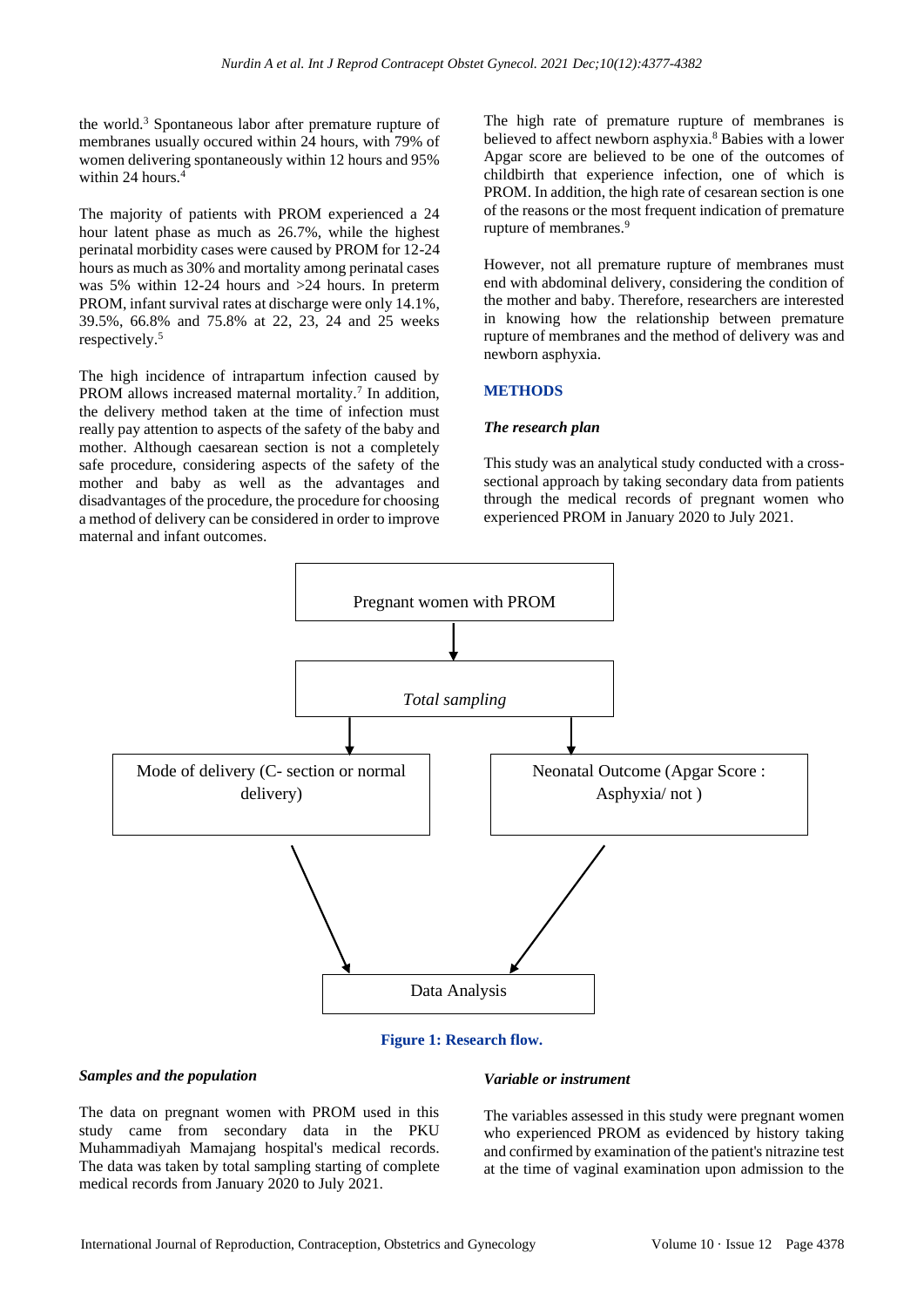hospital at the maternal ER at PKU Muhammdiyah hospital Mamajang. The nitrazine test was a conventional test for testing the pH of the amniotic fluid to assess the presence of PROM and had been used since 1938.<sup>10</sup>

Other variables were the method of delivery of the baby and the Apgar score, which was calculated at the time of birth and recorded in the medical record status. Newborns with an Apgar score  $\leq$  in the first and fifth minutes after delivery were defined as having birth asphyxia, while newborns with an APGAR score of 7 in the first and fifth minutes were considered not to have birth asphyxia (Chart  $1)$ <sup>11</sup>

# *Data analysis*

Data analysis in this study used the Chi square test to see the relationship between PROM with delivery method and newborn asphyxia.

#### *Ethical approval*

Researchers made administrative preparations before researching, namely submitting a letter of ethics and a statement of passing the ethical test. A statement letter on research ethics was issued by the health research ethics commission of the faculty of medicine and health sciences of UIN Alauddin Makassar with a recommendation of ethical approval number B.145/KEPK/FKIK/IX/2021.

# **RESULTS**

#### *Characteristics of pregnant women*

In this study, a sample of 101 pregnant women who gave birth with a diagnosis of PROM were found. From a total of 101 data on pregnant women, the majority were aged 20-35 years with a percentage of 68.3% and the dominant parity status of multigravida was 56 people (55.4%).

The majority of gestational age at term were 80 people (79.2%), the dominant education level was in the high category as many as 81 people (80.2%), the majority of PROM duration was  $\geq 12$  hours as many as 56 people (55.4%) and the majority of leukocytes were normal (5,000-14,000 mm<sup>3</sup>), 77 people (76.2%). The majority of term PROM  $\geq$ 12 hours were 44 people (55.0%), the majority of preterm PROM  $\geq$ 12 hours were 12 people (57.1%), 80 people (79.2%) had dominant PROM status at term, mild asphyxia status (Apgar score 7-10) as many as 91 people (90.1%) and the majority method of delivery was normal, as many as 77 people (76.2%) (Table 1).

#### **Table 1: Characteristics of pregnant women who underwent labor with a diagnosis of PROM.**

| <b>Characteristics</b>          | <b>Jumlah</b> |               |  |  |  |
|---------------------------------|---------------|---------------|--|--|--|
|                                 | <b>Total</b>  | $\frac{0}{0}$ |  |  |  |
| Age (in years)                  |               |               |  |  |  |
| $<$ 20 $\,$                     | 13            | 12.9          |  |  |  |
| $20 - 35$                       | 69            | 68.3          |  |  |  |
| $>35$                           | 19            | 18.8          |  |  |  |
| <b>Parity</b>                   |               |               |  |  |  |
| Primigravida                    | 45            | 44.6          |  |  |  |
| Multigravida                    | 56            | 55.4          |  |  |  |
| <b>Gestational age</b>          |               |               |  |  |  |
| Preterm                         | 21            | 20.8          |  |  |  |
| Term                            | 80            | 79.2          |  |  |  |
| <b>Education</b>                |               |               |  |  |  |
| Low                             | 20            | 19.8          |  |  |  |
| High                            | 81            | 80.2          |  |  |  |
| <b>Working status</b>           |               |               |  |  |  |
| Working                         | 24            | 23.8          |  |  |  |
| Not working                     | 77            | 76.2          |  |  |  |
| <b>PROM</b> duration (in hours) |               |               |  |  |  |
| <12                             | 45            | 44.6          |  |  |  |
| $\geq$ 12                       | 56            | 55.4          |  |  |  |
| Leukocytes                      |               |               |  |  |  |
| Normal                          | 77            | 76.2          |  |  |  |
| Leukocytosis                    | 24            | 23.8          |  |  |  |
| <b>PROM</b> in term (in hours)  |               |               |  |  |  |
| <12                             | 36            | 45.0          |  |  |  |
| $\geq$ 12                       | $44$          | 55.0          |  |  |  |
| PROM in preterm (in hours)      |               |               |  |  |  |

Continued.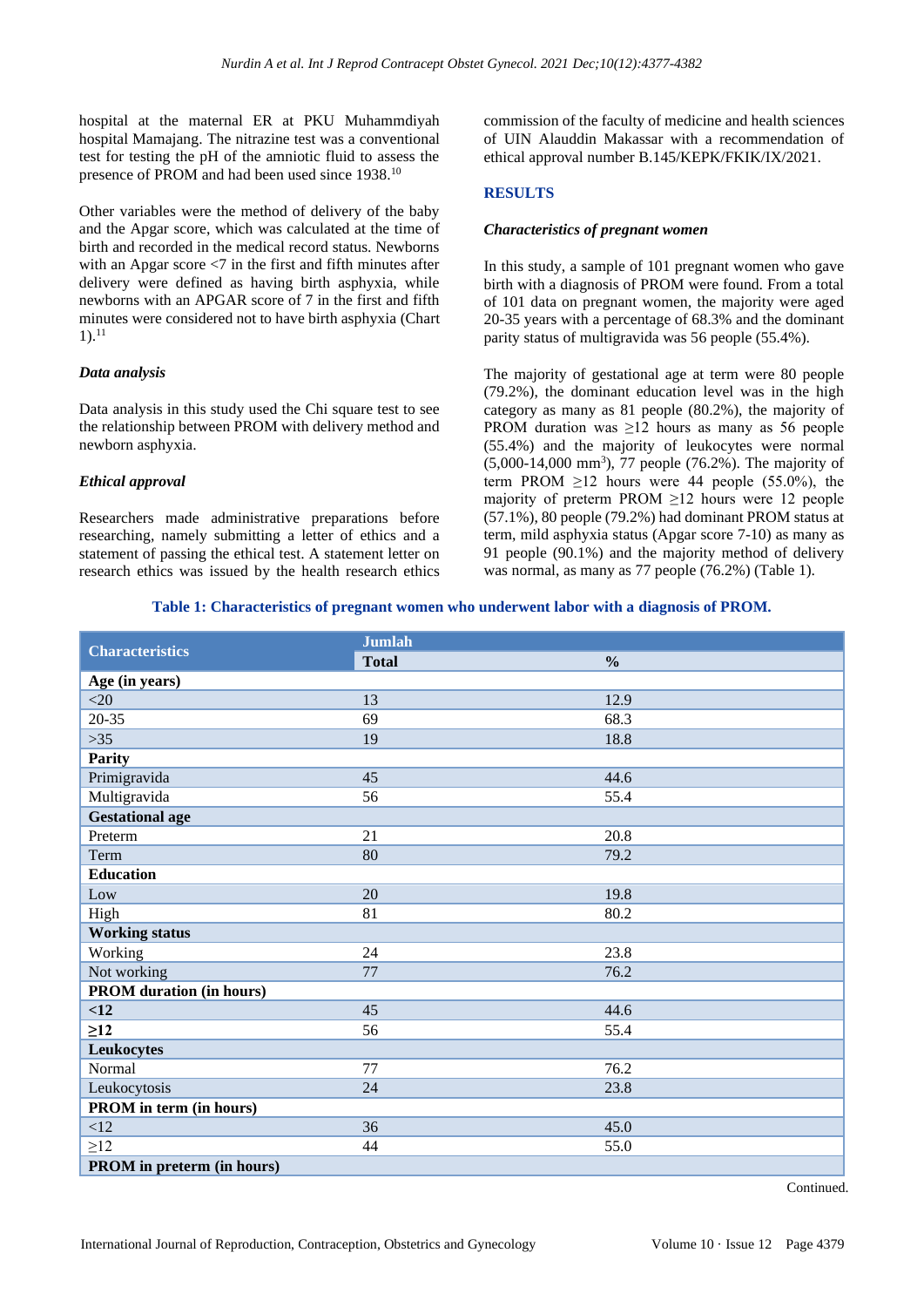#### *Nurdin A et al. Int J Reprod Contracept Obstet Gynecol. 2021 Dec;10(12):4377-4382*

| <b>Characteristics</b> | <b>Jumlah</b> |               |  |  |
|------------------------|---------------|---------------|--|--|
|                        | <b>Total</b>  | $\frac{0}{0}$ |  |  |
| $<12$                  | 9             | 42.9          |  |  |
| $\geq$ 12              | 12            | 57.1          |  |  |
| <b>PROM</b>            |               |               |  |  |
| Term                   | 80            | 79.2          |  |  |
| Preterm                | 21            | 20.8          |  |  |
| Asphyxia               |               |               |  |  |
| Mild                   | 91            | 90.1          |  |  |
| Moderate               | 10            | 9.9           |  |  |
| Delivery method        |               |               |  |  |
| Normal                 | 77            | 76.2          |  |  |
| C-Section              | 24            | 23.8          |  |  |
| <b>Total</b>           | 101           | 100.0         |  |  |

#### **Table 2: The relationship between the length of the PROM and the method of delivery for pregnant women.**

| <b>PROM</b> duration |      | <b>Mode of delivery</b> |                  | <b>Total</b> | P value |
|----------------------|------|-------------------------|------------------|--------------|---------|
|                      |      | <b>Normal</b>           | <b>C</b> section |              |         |
| <12                  | N    | 39                      |                  | 45           | 0.049   |
|                      | $\%$ | 86.7                    | 13.3             | 100.0        |         |
| $\geq$ 12            | N    | 38                      | 18               | 56           |         |
|                      | $\%$ | 67.9                    | 32.1             | 100.0        |         |
| <b>Total</b>         |      | 77                      | 24               | 101          |         |
|                      | $\%$ | 76.2                    | 23.8             | 100.0        |         |

#### **Table 3: The relationship between PROM and newborn asphyxia.**

| <b>PROM</b> duration |      | New born outcome |          | <b>Total</b> |         |
|----------------------|------|------------------|----------|--------------|---------|
|                      |      | No asphyxia      | Asphyxia |              | P value |
| <12                  | N    | 44               |          |              | 0.040   |
|                      | $\%$ | 97.8             | 2.2      | 100.0        |         |
| $\geq$ 12            | N    | 47               |          | 56           |         |
|                      | $\%$ | 83.9             | 16.1     | 100.0        |         |
| <b>Total</b>         | N    | 91               | 10       | 101          |         |
|                      | $\%$ | 90.1             | 9.9      | 100.0        |         |

#### **Table 4: Relationship of maternal leukocytes with asphyxia of newborns.**

| <b>Leucocytes</b> |      | New born outcome |             |              | P value |
|-------------------|------|------------------|-------------|--------------|---------|
|                   |      | No asphyxia      | No asphyxia | <b>Total</b> |         |
| <b>Normal</b>     | N    | 68               |             |              | 0.444   |
|                   | $\%$ | 88.3             | 11.7        | 100.0        |         |
| Leukocytosis      |      | 23               |             | 24           |         |
|                   | $\%$ | 95.8             | 4.2         | 100.0        |         |
| <b>Total</b>      | N    | 91               | 10          | 101          |         |
|                   | $\%$ | 90.1             | 9.9         | 100.0        |         |

# *The long-term relationship of PROM with the method of delivery*

In this study, it was shown that there was a significant relationship between the duration of PROM and the method of delivery in pregnant women with a p value of 0.049<0.05 (Table 2).

# *The long-term relationship of PROM with newborn asphyxia*

In this study, it was shown that there was a significant relationship between duration of PROM and asphyxia of newborns with a p value of  $0.040<0.05$  (Table 3).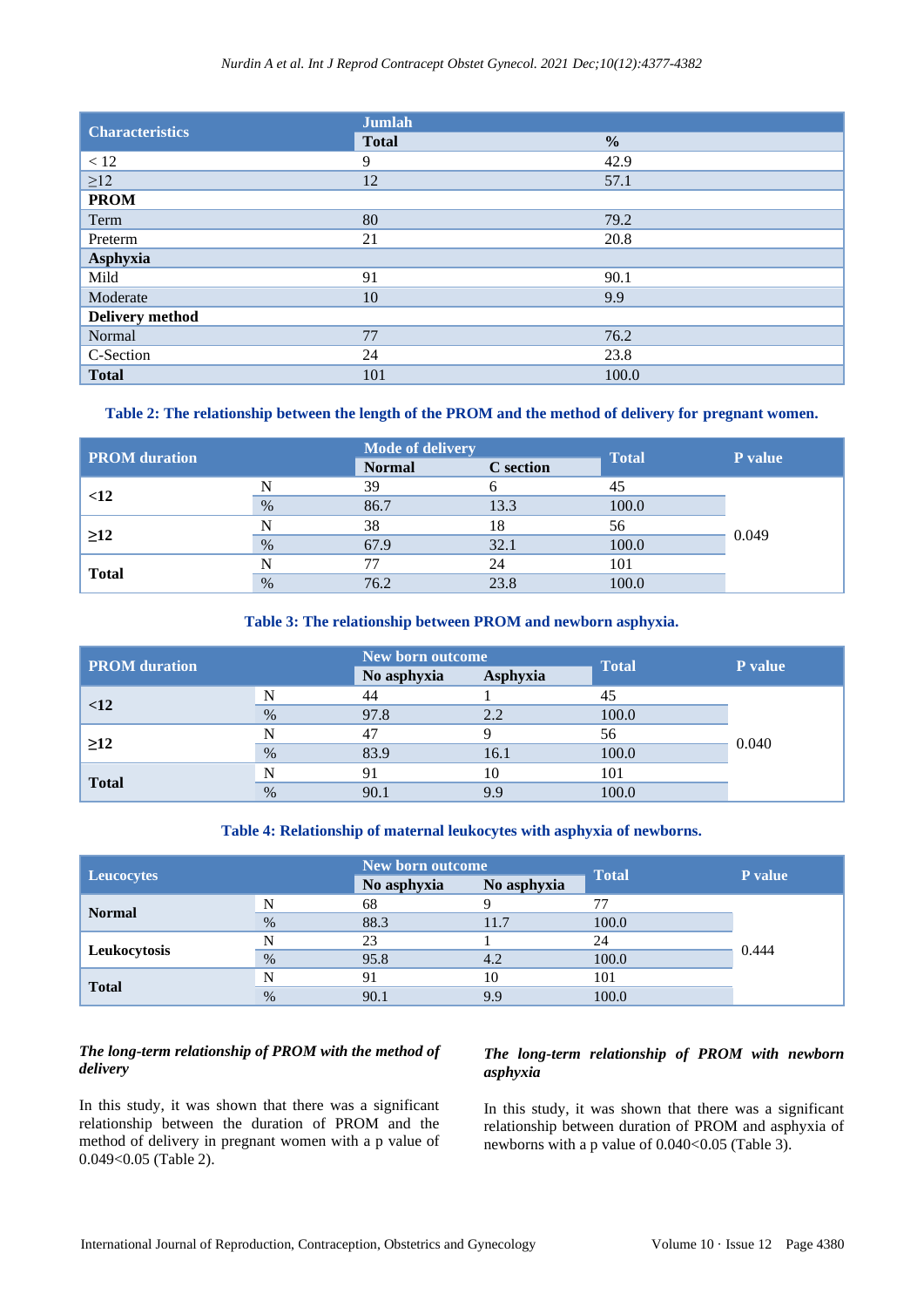#### *The relationship of maternal leukocytes with newborn asphyxia*

In this study, it was shown that there was no significant relationship between maternal leukocyte count and newborn asphyxia with a p value of 0.444>0.05 (Table 4).

### **DISCUSSION**

In this study, it was found that the incidence of PROM was more dominant in multiparous women with 56 patients (55.4%). This study was in accordance with research conducted by Habte et al 2021 and Ramseyer et al 2020 which showed that the incidence of PROM was more dominant in multiparas.<sup>12,13</sup> This was different from the research conducted by Ibishi et al 2015 and Chandra et al 2020 which found that the incidence of PROM tended to be suffered by primiparous women.<sup>14,15</sup>

In this study, PROM dominantly occurred in term pregnancy with a total of 80 patients (79.2%) compared to preterm PROM as many as 21 patients (20.8%). This study was in line with research conducted by Begum et al 2018 in Dhaka which found that PROM dominantly occurred in term pregnancies as much as 55% and preterm pregnancies in  $45\%$ .<sup>16</sup> A similar study was also presented by Habte et al 2021 which stated that PROM was dominant in term pregnancies with a percentage of  $60.9\%$ <sup>12</sup> In addition, in this study, the majority of PROM durations were  $\geq 12$ hours in as many as 56 patients (55.4%). This was different from Chandra et al 2020, which stated that the majority of PROM durations were <12 hours with a percentage of 76.5% and  $\geq$ 12 hours with a percentage of 23.50%.<sup>15</sup> This study also found that the majority of patients with PROM had normal leukocyte levels, as many as 77 people (76.2%). This was in line with the study of Pramono et al 2020, which stated that 60% of patients with PROM did not experience leukocytosis.<sup>17</sup> Maternal leukocyte counts cannot identify the presence of microbial invasion into the amniotic cavity or intra-amnionic inflammation in women with PROM before delivery.<sup>18</sup> In addition, this study also found the incidence of asphyxia in mothers with PROM, namely mild asphyxia in as many as 91 babies (90.1%). This was in line with the research of Babih et al 2020, which stated that as many as 44% of PROM cases cause asphyxia in infants.<sup>19</sup> Another supporting study, namely Chandra et al 2020, stated that as many as 55.4% of PROMs caused infant asphyxia.<sup>15</sup>

In this study, the percentage of caesarean section rates in the incidence of PROM was 24%. Several other studies from various references also found the incidence of cesarean section in PROM cases to be up to 28%, 30% and 26%.14,15,20 Bivariate analysis in this study, related to the duration of PROM with the method of delivery, showed a significant relationship with a p value of 0.049. Although there was no statistically significant difference in neonatal/perinatal mortality, according to a study by Kayiga et al (2018) in terms of different modes of delivery, in low-resource settings, vaginal delivery was a safer mode of delivery. Vaginal birth causes less maternal and perinatal morbidity than cesarean section. These data supported the practice that has been adopted in highincome countries regarding planned vaginal delivery for PROM and should be adopted as standard practice in lowand middle-income countries.<sup>21</sup> The longer the duration of PROM with delivery, the greater the possibility of infection for the mother and fetus.

In this study, it was also found that there was a significant relationship between the duration of premature rupture of membranes and asphyxia in newborns with a p value of 0.040, namely in premature rupture of membranes more than 12 hours, 16.1% more infants suffered from moderate asphyxia compared to PROM. Sample with experience PROM <12 hours suffering from moderate asphyxia only 2.2% of the total sample. In line with this study, a study in Batam with 91 samples also found that there was a relationship between the incidence of premature rupture of membranes and neonatal asphyxia.<sup>22</sup> However, Begum's research 2018 in Dhaka also showed an increase in infant mortality by 7% due to premature rupture of membranes, where one of the causes of infant mortality was severe asphyxia, respiratory distress and sepsis.<sup>16</sup> However, a study conducted by Al Fattah with 175 samples found that the duration of premature rupture of membranes was not associated with the presence of asphyxia of the newborn but related with gestational age and the number of leukocytes. The sample found that the duration of premature rupture of membranes was not associated with the presence of asphyxia of the newborn but related with gestational age and the number of leukocytes.<sup>23</sup> This study showed that there was no significant difference between the leukocyte count of mothers with PROM and asphyxia in infants with a p value of 0.444. This study was in line with Pramono et al 2020, which stated that there was no significant difference between the number of maternal leukocytes and the incidence of PROM, with a percentage of 62.5% of infants not having asphyxia.<sup>17</sup> Maternal leukocyte levels at the time of hospital admission cannot be used as a standard-criteria as a non-invasive screening tool to identify complications in mothers with PROM.<sup>18</sup>

#### *Limitations*

Our research has several limitations, one of which was due to the retrospective method which allowed data not to be obtained at the same time, but we tried to minimize this by taking complete data in medical records and using the most recent data started from January 2020 to July 2021.

#### **CONCLUSION**

This study confirmed that there was a significant relationship between the length of PROM and the method of delivery and also the duration of PROM with newborn asphyxia. The longer the duration of PROM with delivery, the greater the chance of infection for the mother and fetus. The length or duration of PROM will have an impact on